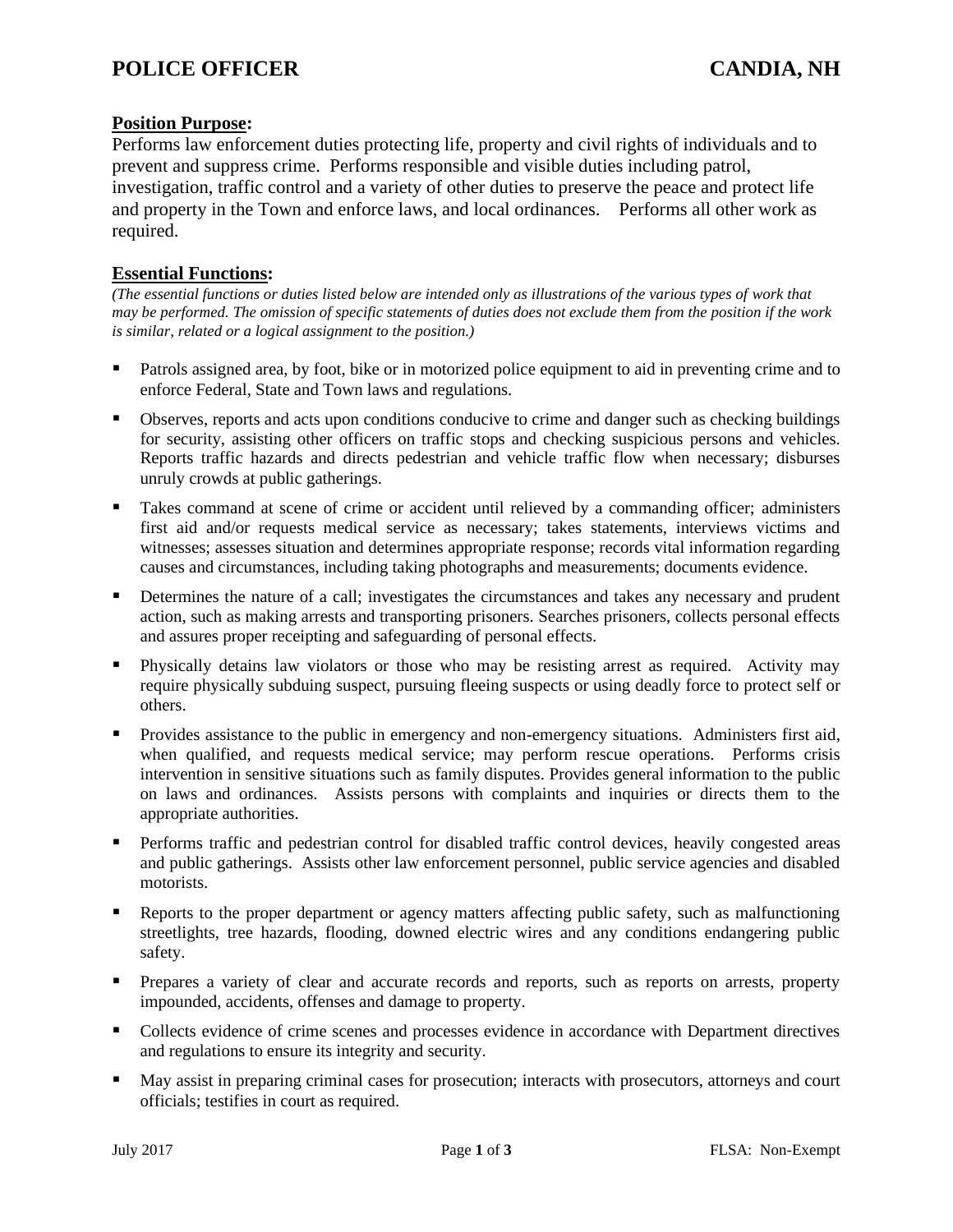# **POLICE OFFICER CANDIA, NH**

- May assist in training of new officers.
- Maintains weapons, equipment and vehicle in a functional and presentable condition; reports all defects and damages.
- Performs similar or related work as required, directed or as situation dictates.

#### **Recommended Minimum Qualifications:**

#### Education, Training and Experience:

High School Diploma is required. Completion of college courses, military duty or relevant work experience is desirable. A valid New Hampshire Driver's License is required. Possession of or ability to obtain Police Officer Certification issued by the New Hampshire Police Standards Training Council. Must be 21 years of age at the time of appointment and a US citizen. (Note: part time Police Officer only requires part time training certification)

#### Knowledge, Ability and Skill:

*Knowledge:* Thorough knowledge of the Town and New Hampshire laws, ordinances and regulations affecting police work. Thorough knowledge of rules of conduct as they pertain to a law enforcement officer carrying out duties (i.e. arrest, search and seizure, investigative detention, Miranda warnings, use of force, etc.). Thorough knowledge of computer systems and electronic data processing utilized. Knowledge of the geography of the Town. Knowledge of technical police procedures specific to the Corporal's specialized area of assignment.

*Ability:* Ability to obtain information through interview and interrogation and to deal with the public firmly and courteously. Ability to enforce the law impartially and to make sound judgments under stressful conditions. Ability to communicate clearly and concisely. Ability to handle multiple tasks at one time. Ability to work without direct supervision.

*Skill:* Skill in the use and care of and the ability to utilize a firearm. Good problem-solving skills. Excellent conflict resolution and community relations skills. Skill in operating police equipment and police computer system.

#### **Physical Requirements:**

*The physical demands described here are representative of those that must be met by an employee to successfully perform the essential functions of this job. Reasonable accommodations may be made to enable individuals with disabilities to perform the essential functions.* 

Work involves frequent and recurring assignments requiring strenuous effort and endurance or quick reflexes to perform the work, such as lifting and carrying on a continuous basis for extended periods of time, or the potential need to subdue or restrain violent persons or animals. During emergencies performance of work may involve standing, walking and driving for long periods of time. The position requires the ability to operate a keyboard and calculator at efficient speed. Occasionally may need to move objects weighing up to 100 pounds. Employee may be required to run, jump, climb a ladder, crawl, kneel, and stoop. Vision and hearing at or correctable to normal ranges.

#### **Supervision:**